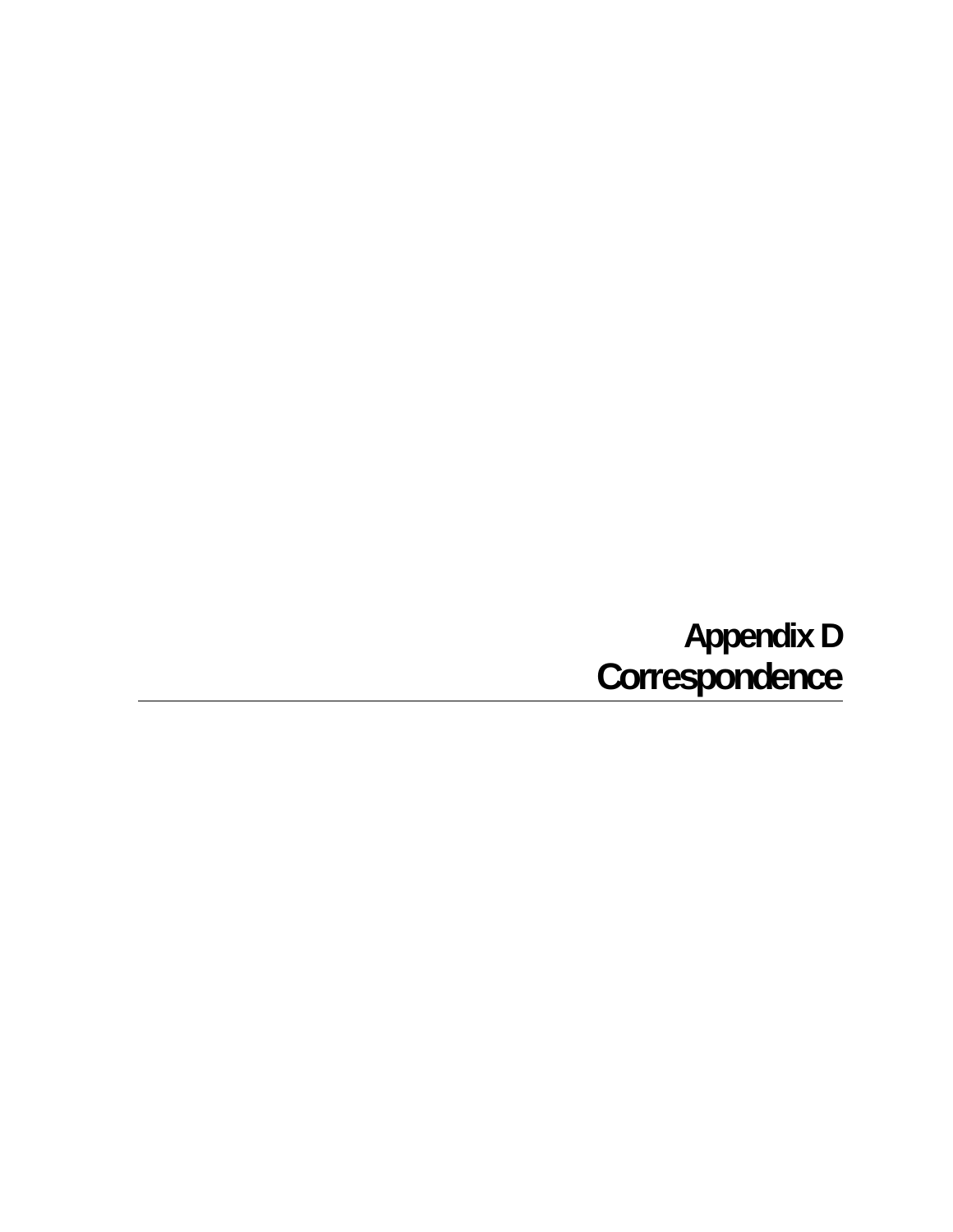סטטא זוה זכה OT. bst-it<sup>s</sup> Fax Note # xes Phone Co./Dep ファック Department of 401 **Environmental Protection**  $x \geq 9.$ **ELORIDA** いさ ロウーレフェクス  $5901$ Marjory Stoneman Douglas Building たん 3900 Commonwealth Boulevard leb Bush Tallahassee, Florida 32399-3000 Governor May 23, 2005 **Erom-**Co. Phone #  $\frac{1}{2}$ Lov. Receive

Ms. Anne Brewer, P.E. District Project Development & Environment Engineer Florida Dept. of Transportation, District V 719 Woodland Boulevard, MS 501 DeLand, Florida 32720-6834

MAY 26 200! FDOT<br>Environmental Manage

7671 pate a8g G Vermoe  $943 - 1$ ςŋ  $rac{4}{6}$ ᠷ

Department of Transportation -- Advance Notification -- Wekiva Parkway PD&E Study --RE: Financial Project ID Nos. 238275-1-22-01 and 240200-1-22-01 - Orange, Lake and Seminole Counties, Florida

SAI#FL200503210609C

Dear Ms. Brewer:

The Florida State Clearinghouse, pursuant to Presidential Executive Order 12372. Gubernatorial Executive Order 95-359, the Coastal Zone Management Act, 16 U.S.C. §§ 1451-1464, as amended, and the National Environmental Policy Act, 42 U.S.C. §§ 4321, 4331-4335, 4341-4347, as amended, has coordinated a review of the referenced advance notification.

The Department of Community Affairs (DCA) has determined that this project is not inconsistent with Florida Statutes or the goals, objectives and policies of the subject local government comprehensive plans. The DCA notes, however, that the project is not currently addressed in those local plans. Prior to consideration for future advancement in the Florida Department of Transportation's Five Year Work Program, the project should be included in each of the local governments' comprehensive plans. The DCA is currently working with the local governments to update their comprehensive plans to include the Wekiva Parkway on their respective Future Transportation Maps. Please refer to the enclosed DCA comments for additional information.

The Florida Department of Agriculture's Division of Forestry (DOF) has several recommendations regarding the PD&E Study. Please find those suggestions in the enclosed DOF comments.

The Florida Department of Environmental Protection (DEP) states that an Environmental Resource Permit (ERP) will be required for any construction in surface water, wetlands, or state

"More Protection, Less Process"

Printed on recycled paper.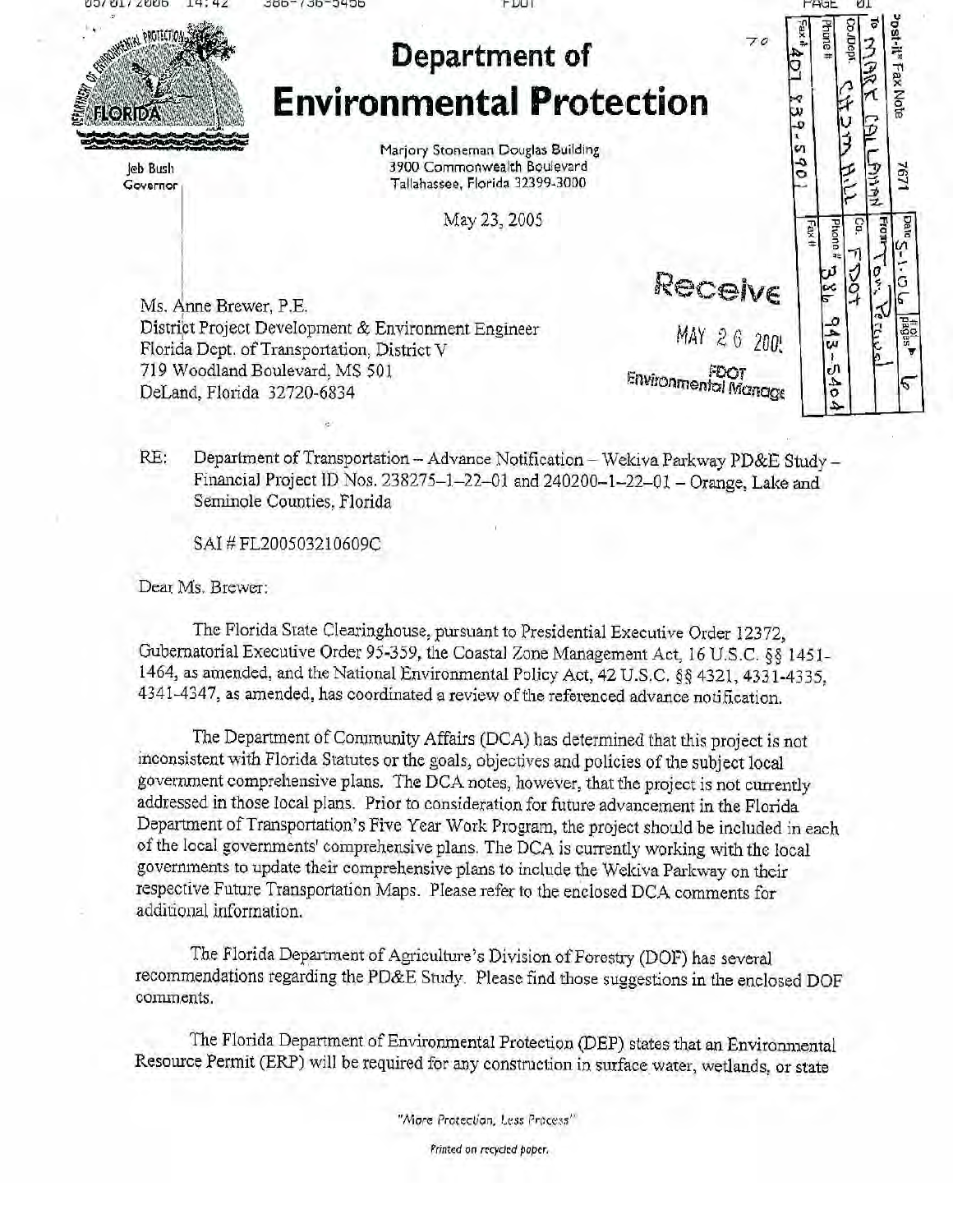Ms. Anne Brewer May 23, 2005 Page 2 of 3

lands. In accordance with the operating agreement between the DEP and water management district, DEP will process and review the application in accordance with Chapters 373 and 403 of the Florida Statutes (F.S.), Chapters 18-20 and 18-21 of the Florida Administrative Code (F.A.C.), and the applicable district MSSW handbook. The DEP notes that the proposed alignment must be based upon avoidance and minimization criteria to reduce potential impacts to resources. The DEP recommends that all mitigation funding provided to the St. Johns River Water Management District (SJRWMD) be applied to mitigation activities located within the Wekiva basin.

Constructing the Wekiva Parkway will impact forested wetlands of the Wekiva River Riparian Habitat Protection Zone. The Wekiva River is an Aquatic Preserve and a National Wild and Scenic River. The information provided in the Advance Notification does not provide details regarding anticipated impacts on sovereign submerged lands. Additional details will be required regarding the types of wetlands being traversed, the type of construction, construction access, amount of dredging and filling proposed for wetlands and an explanation of how impacts to wetlands have been minimized or avoided. The applicant is advised to contact Mr. Aaron Watkins of the DEP Central District at (407) 893-7870 for further information.

The DEP notes that a public easement will be required for any portion of the roadway that crosses the Wekiva River. This proprietary authorization should be acquired from the SJRWMD. The applicant is advised to contact Mr. Wilbert Holliday of the DEP Central District at (407) 893-3997 for further information.

Any water main extension or modification will require a permit from the DEP, in accordance with Chapter 62-555, F.A.C. Additionally, any water mains crossing over or under surface water bodies (rivers) must meet the requirements found in Item 8.7 of the DEP's Recommended Standards for Water Works. The applicant is advised to contact Mr. Richard Lott of the DEP Central District at (407) 893-3325) for further information.

The DEP states that the Wekiva River is situated within the Middle St. Johns River, a Group 2 basin for purposes of establishing Total Maximum Daily Loads (TMDLs) for waters identified as being impaired (i.e. not meeting state water quality standards). Stormwater may require greater treatment in sub-basins where surface waters are impaired. Until TMDLs are developed and implemented, however, the ramifications of TMDLs on projects such as this cannot be better defined. The applicant is advised to contact Ms. Barbara Bess of the DEP Central District (407) 893-3984 for additional information.

Based on the information contained in the advance notification and the enclosed state agency comments, the state has determined that, at this stage, the allocation of federal funds for the above-referenced project is consistent with the Florida Coastal Management Program (FCMP). The applicant must, however, address the concerns identified by the reviewing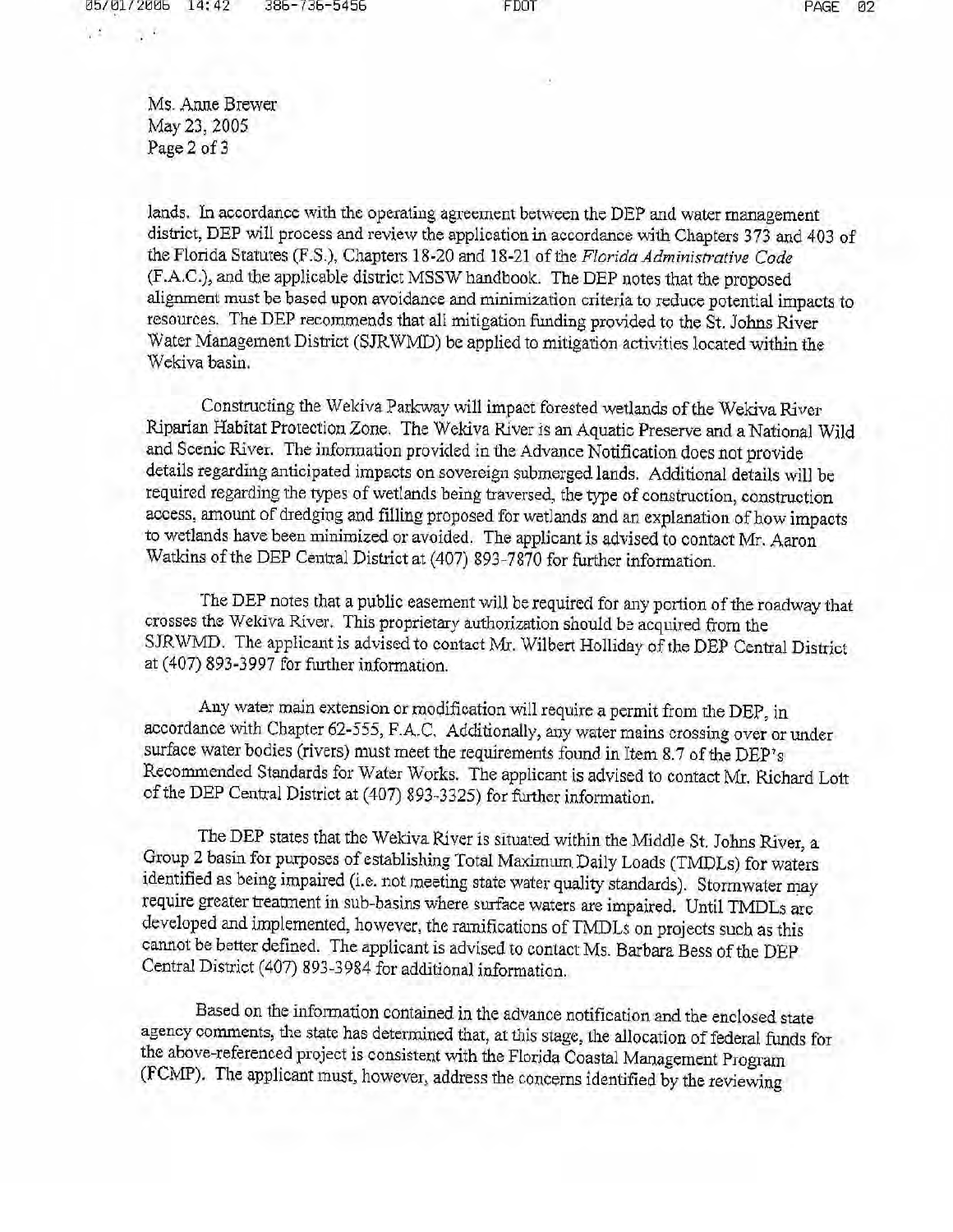Ms. Anne Brewer May 23, 2005 Page 3 of 3

agencies prior to project implementation. The state's continued concurrence with the project will be based, in part, on the adequate resolution of any issues identified during this and subsequent reviews. The state's final concurrence of the project's consistency with the FCMP will be determined during the environmental permitting stage.

**FDUI** 

Thank you for the opportunity to review this project. If you have any questions regarding this letter, please contact Ms. Suzanne E. Ray at (850) 245-2172.

Yours sincerely,

Sally B. Orann

Sally B. Mann, Director Office of Intergovernmental Programs

SBM/ser

Enclosures

Geoffrey Sample, SJRWMD cc: Barb Bess, DEP Central District Forrest Watson, DACS Div. of Forestry Ray Eubanks, DCA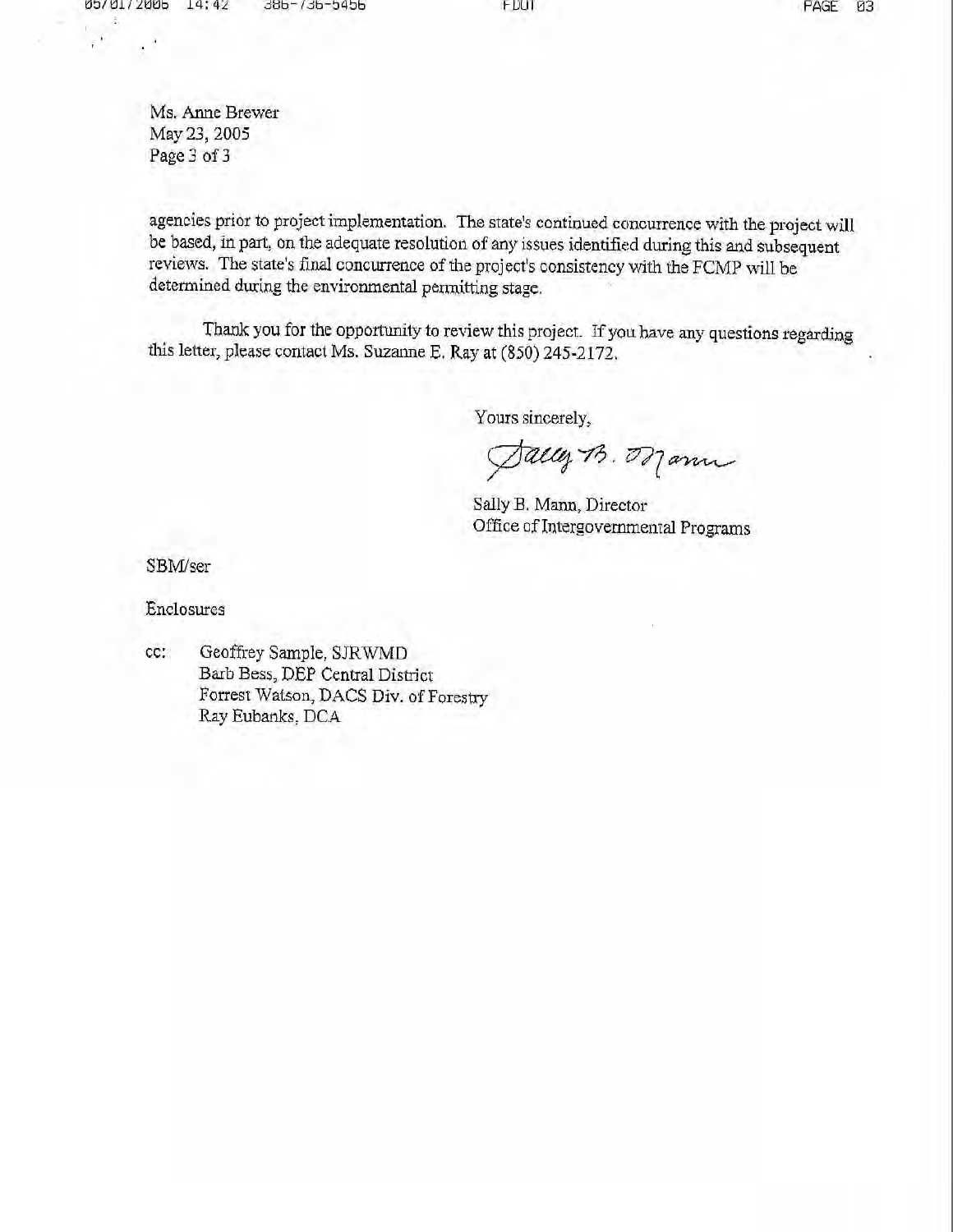FDOT



Categories 3 DEP Home | OIP Home | Contact DEP | Search | DEP Site Map

| <b>Mocanicaneum</b>                        |                                                                                                                                                                                                                                                                                                                                                                                                                                                                                                                                                                                                                                       |
|--------------------------------------------|---------------------------------------------------------------------------------------------------------------------------------------------------------------------------------------------------------------------------------------------------------------------------------------------------------------------------------------------------------------------------------------------------------------------------------------------------------------------------------------------------------------------------------------------------------------------------------------------------------------------------------------|
|                                            | FL200503210609C                                                                                                                                                                                                                                                                                                                                                                                                                                                                                                                                                                                                                       |
| educuentes<br>217653                       | 04/20/2005                                                                                                                                                                                                                                                                                                                                                                                                                                                                                                                                                                                                                            |
| ofo-Dio-                                   | 05/20/2005                                                                                                                                                                                                                                                                                                                                                                                                                                                                                                                                                                                                                            |
| <b>POSCOTILISTIC</b>                       | DEPARTMENT OF TRANSPORTATION - ADVANCE NOTIFICATION -<br>WEKIVA PARKWAY PD&E STUDY - FINANCIAL PROJECT ID NOS. 238275-<br>1-22-01 AND 240200-1-22-01 - ORANGE, LAKE, AND SEMINOLE<br>COUNTIES, FLORIDA.                                                                                                                                                                                                                                                                                                                                                                                                                               |
| Gwole                                      | DOT - WEKIVA PARKWAY PD&E STUDY - ORANGE, LAKE, AND SEMINOLE<br>CO.                                                                                                                                                                                                                                                                                                                                                                                                                                                                                                                                                                   |
| 최쿠키 포                                      | 20.205                                                                                                                                                                                                                                                                                                                                                                                                                                                                                                                                                                                                                                |
| ACCHE COULTENS:                            |                                                                                                                                                                                                                                                                                                                                                                                                                                                                                                                                                                                                                                       |
|                                            | E. CENTRAL FL RPC - EAST CENTRAL FLORIDA REGIONAL PLANNING COUNCIL                                                                                                                                                                                                                                                                                                                                                                                                                                                                                                                                                                    |
|                                            | The proposed project, as presented for review and when considered in its entirety, is consistent with the adopted Goals,<br>Policies and Objectives of the East Central Florida Regional Planning Council.                                                                                                                                                                                                                                                                                                                                                                                                                            |
| LAKE - LAKE COUNTY                         |                                                                                                                                                                                                                                                                                                                                                                                                                                                                                                                                                                                                                                       |
| SEMINOLE-<br>No Comment                    | ENVIRONMENTAL POLICY UNIT - OFFICE OF POLICY AND BUDGET, ENVIRONMENTAL POLICY UNIT                                                                                                                                                                                                                                                                                                                                                                                                                                                                                                                                                    |
|                                            | AGRICULTURE - FLORIDA DEPARTMENT OF AGRICULTURE AND CONSUMER SERVICES                                                                                                                                                                                                                                                                                                                                                                                                                                                                                                                                                                 |
| resource lands, and related appurtenances. | Comments were e-mailed to Lauren Millgan. Among other comments included with e-mail, we suggest that this project<br>comply with the Florida Board of Trustees of the Internal Improvement Trust Fund Linear Facilities Policy on natural resource<br>lands, which addresses avoidance, minimization of impacts, and compensation for impacts to natural resources, natural                                                                                                                                                                                                                                                           |
|                                            | COMMUNITY AFFAIRS - FLORIDA DEPARTMENT OF COMMUNITY AFFAIRS                                                                                                                                                                                                                                                                                                                                                                                                                                                                                                                                                                           |
|                                            | Based on the information contained within the advance notification package, DCA has determined that this project is not<br>inconsistent with Fiorida Statutes or the goals, objectives and policies of the plans. However, this project is not currently<br>addressed in the local governments' comprehensive plan. For future advancement in the FDOT's Five Year Work Program,<br>this project should be included in each of the local governments' comprehensive plans. DCA is currently working with the<br>local governments to update their comprehensive plans to include the Wekiva Parkway on the Future Transportation Map. |
|                                            | FISH and WILDLIFE COMMISSION - FLORIDA FISH AND WILDLIFE CONSERVATION COMMISSION                                                                                                                                                                                                                                                                                                                                                                                                                                                                                                                                                      |
| No comment by Steve Lau 4-27-05            |                                                                                                                                                                                                                                                                                                                                                                                                                                                                                                                                                                                                                                       |
|                                            | STATE - FLORIDA DEPARTMENT OF STATE                                                                                                                                                                                                                                                                                                                                                                                                                                                                                                                                                                                                   |
| No comment/Consistent                      |                                                                                                                                                                                                                                                                                                                                                                                                                                                                                                                                                                                                                                       |
|                                            | ENVIRONMENTAL PROTECTION - FLORIDA DEPARTMENT OF ENVIRONMENTAL PROTECTION                                                                                                                                                                                                                                                                                                                                                                                                                                                                                                                                                             |
|                                            | The Florida Department of Environmental Protection (DEP) states that an Environmental Ressurce Permit (ERP) will be<br>required for any construction in surface water, wetlands, or state lands. In accordance with the operating agreement<br>between the DEP and water management district, DEP will process and review the application in accordance with Chapters<br>373 and 403 of the Elorida Statutes (E.S.). Chanters 18-20 and 18-21 of the Finalda.                                                                                                                                                                         |

373 and 403 of the Florida Statutes (F.S.), Chapters 18-20 and 18-21 of the Fiorida Administrative Code (F.A.C.), and the applicable district MSSW handbook. The DEP notes that the proposed alignment must be based upon avoi Constructing the Wekiva Parkway will impact forested wetlands of the Wekiva River Riparian Habitat Protection Zone. The Wekiva River is an Aquatic Preserve and a National Wild and Scenlc River. The information provided in the Advance Notification does not provide details regarding anticipated impacts on sovereign submerged lands. Additional details will be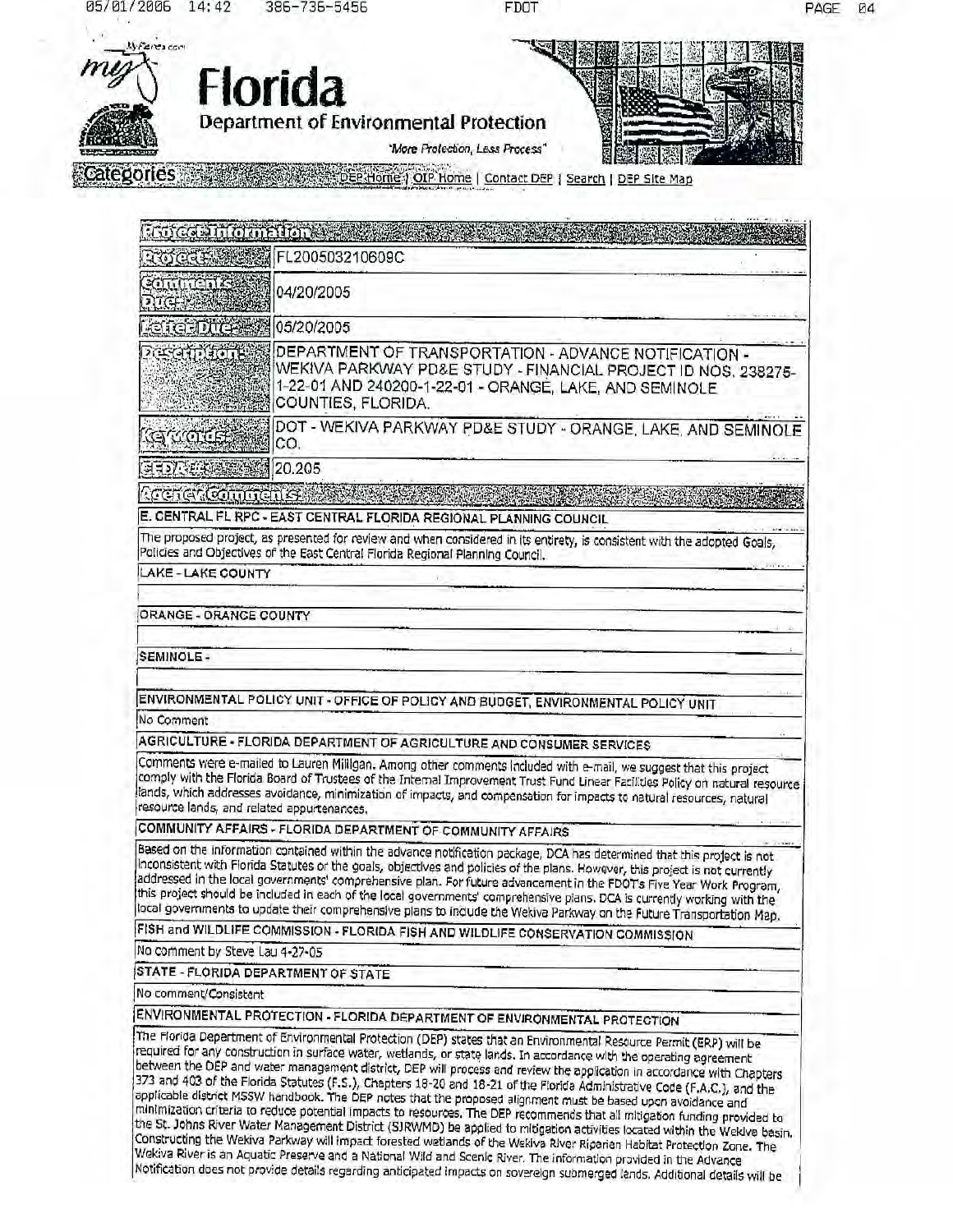$\frac{1}{2}$ 

 $\chi^+$ 

 $\mathbb{R}^{\mathcal{F}}$ 

 $\left|$  required regarding the types of wetlands being traversed, the type of construction, construction access, amount of dredging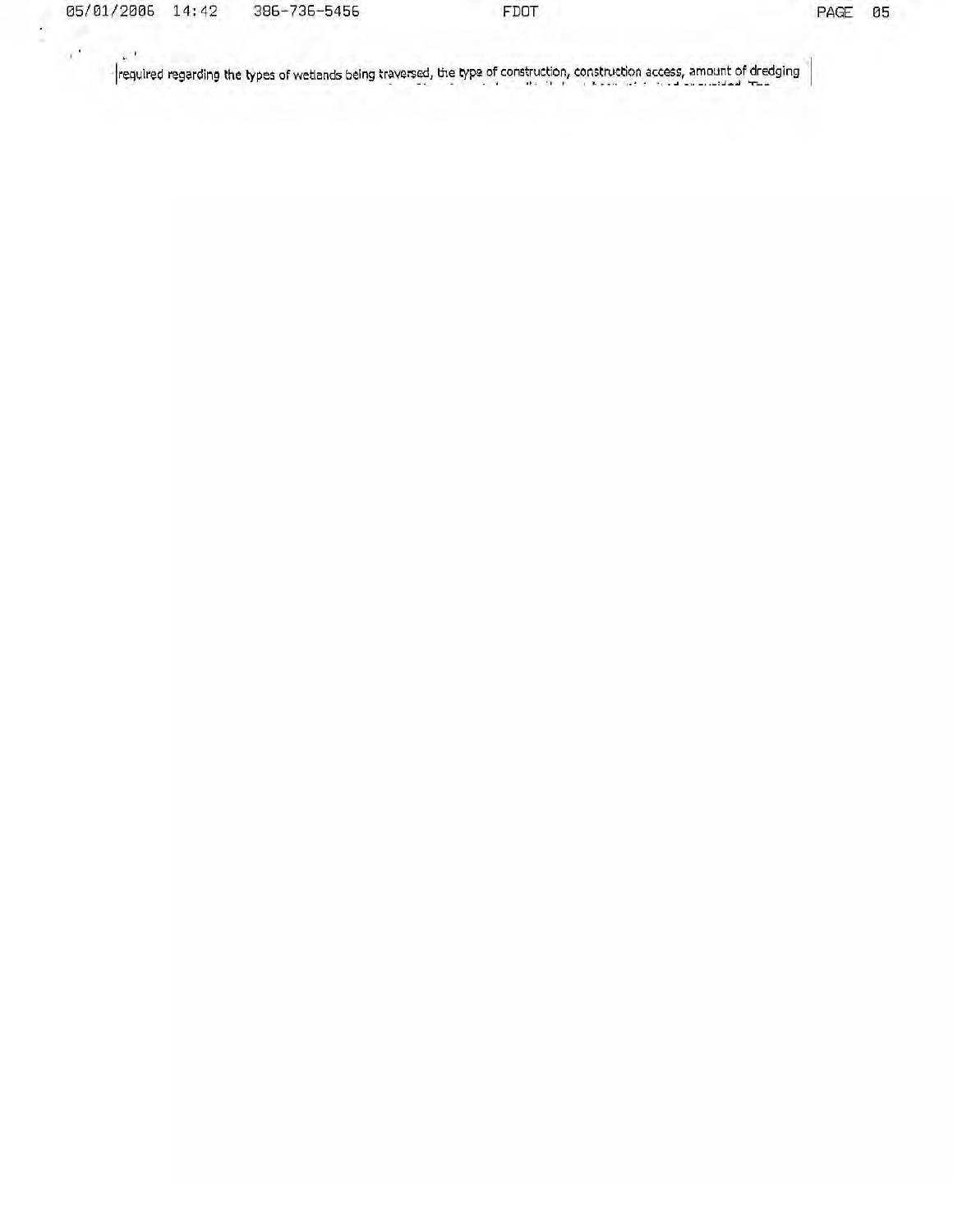**FOR IMMEDIATE RELEASE**: July 26, 2005 **CONTACT:** Cragin Mosteller, (850) 245-2112

### **State Secures Land for Preservation of Wekiva River Basin**

*- Acquisition of first parcel targeted for conservation through Wekiva Parkway and Protection Act finalized-*

**ORLANDO** – Acting of behalf of the State of Florida, the Orlando-Orange County Expressway Authority finalized acquisition of the first land parcel identified for protection in the Wekiva Parkway and Protection Act signed by Governor Jeb Bush in June 2004. A perpetual conservation easement over more than 1,500 acres will protect environmentally sensitive land from future development in the New Garden Coal parcel located within the Wekiva River Basin.

"The Wekiva Parkway strikes a delicate balance between environmental protection and economic growth, providing relief for motorists and protection for Florida's land and waters," said Department of Environmental Protection Secretary Colleen M. Castille. "This agreement provides the first installment for safeguarding black bear habitat and natural freshwater springs while meeting regional transportation needs."

In 2004, the Florida Legislature approved the landmark Wekiva Parkway and Protection Act to build an expressway through the Wekiva River basin adopting recommendations of a task force appointed by Governor Bush. The Wekiva Parkway, which connects State Road 429 in Apopka to Interstate 4 in Sanford, includes a host of environmental safeguards, including the preservation of nearly 10,000 acres of wetlands and wildlife habitat and elevating the road across environmentally sensitive areas.

The Expressway Authority reached an agreement with the Wekiva River Mitigation Bank LLC to protect land within the New Garden Coal parcel in May 2005. The parcel was recently established as a Mitigation Bank with a conservation easement over a majority of the 1,553 acres, excluding a required right-of-way for the Wekiva Parkway.

The New Garden Coal land will adjoin the Wekiva-Ocala Greenway, which will form a continuous 75,000-acre conservation corridor linking the Wekiva Springs State Park, Rock Springs Run State Reserve, Lower Wekiva River Aquatic Preserve, Hontoon Island State Park and the Ocala National Forest when complete. The State of Florida began acquiring property in the Wekiva-Ocala Greenway in the 1960s. For more information, visit [www.dep.state.fl.us.](http://www.dep.state.fl.us/)



*"The Wekiva Parkway strikes a delicate balance between environmental protection and economic growth, providing relief for motorists and protection for Florida's land and waters."* 

*~ Colleen M. Castille Secretary*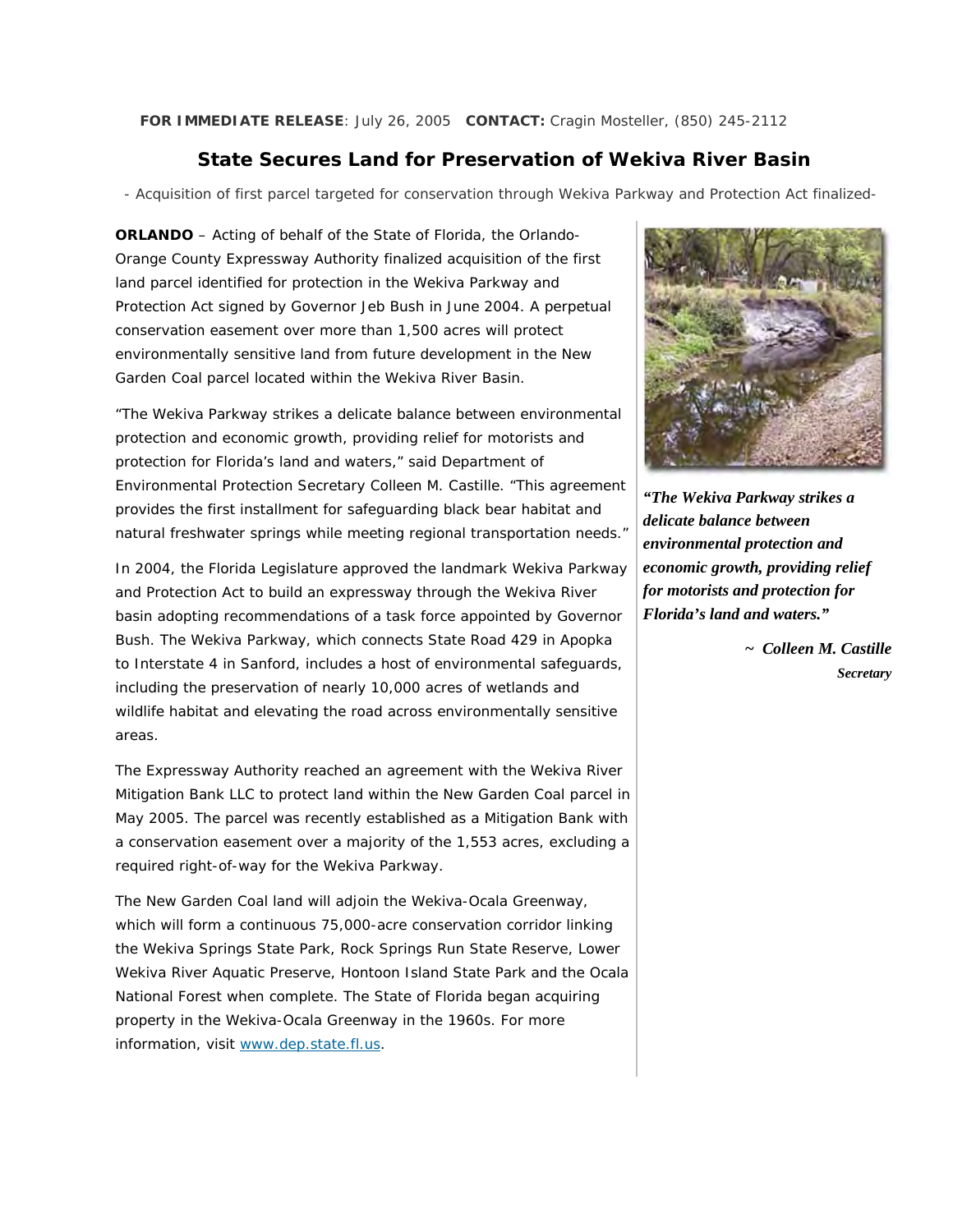

DEPARTMENT OF THE ARMY **JACKSONVILLE DISTRICT CORPS OF ENGINEERS Regulatory Division** P.O. Box 4970 Jacksonville, FI 32232-0019

**JUN 2 2 2007** 

# **PUBLIC NOTICE**

## Availability of the Draft Atlantic & Gulf Coastal Plain Regional **Supplement to the 1987 Wetland Delineation Manual**

The U.S. Army Corps of Engineers, Jacksonville District, announces the availability of the Draft Atlantic & Gulf Coastal Plain Regional Supplement to the 1987 Wetland Delineation Manual (Environmental Laboratory 1987). This draft was developed by regional expert delineators with input from state and Federal agencies, academia and other local experts. It is being peer reviewed by a panel of independent scientists, the report from which will be available upon request. This draft is also being field tested by interagency teams of state and Federal agencies to determine the clarity and ease of use of the document and whether its use will result in any spatial changes in wetland jurisdiction for Clean Water Act Section 404 purposes

We are specifically seeking public input, including scientific information/data, on the proposed hydrology, soils and vegetation indicators and data collection procedures in this draft document. Reviewers may wish to field test this manual as part of the public comment procedure. The protocol for this testing is to perform wetland delineations using both the 1987 Wetland Delineation Manual and this draft regional supplement on the same data points. Reviewers should include data sheets from both the manual and the draft supplement, maps indicating data collection points (upland and wetland), and a completed questionnaire for each delineation point. The draft, along with the testing protocol and questionnaire, may be located at: http://www.usace.army.mil/cw/cecwo/reg/reg\_supp.htm

Comments must be submitted by August 22, 2007, to Ms. Katherine Trott (CECW-LRD), U.S. Army Corps of Engineers, 441 G. Street, NW, Washington DC 20314-1000 or by e-mail to 1987Manual@usace.army.mil. Another public notice will be issued by this district announcing the publication of the final supplement and the implementation date of this supplement. All comments shall be sent to the address above, but if you need further information or clarification, you may contact Stuart L. Santos at the letterhead address or by telephone at 904-232-2018.

 $\sim 10^7$ 

 $\sim 10^7$ 

. The simulation of the simulation of the simulation of the simulation of  $\mathcal{O}(\mathcal{A})$ 

REPLY TO **ATTENTION OF** 

**CECW-LRD**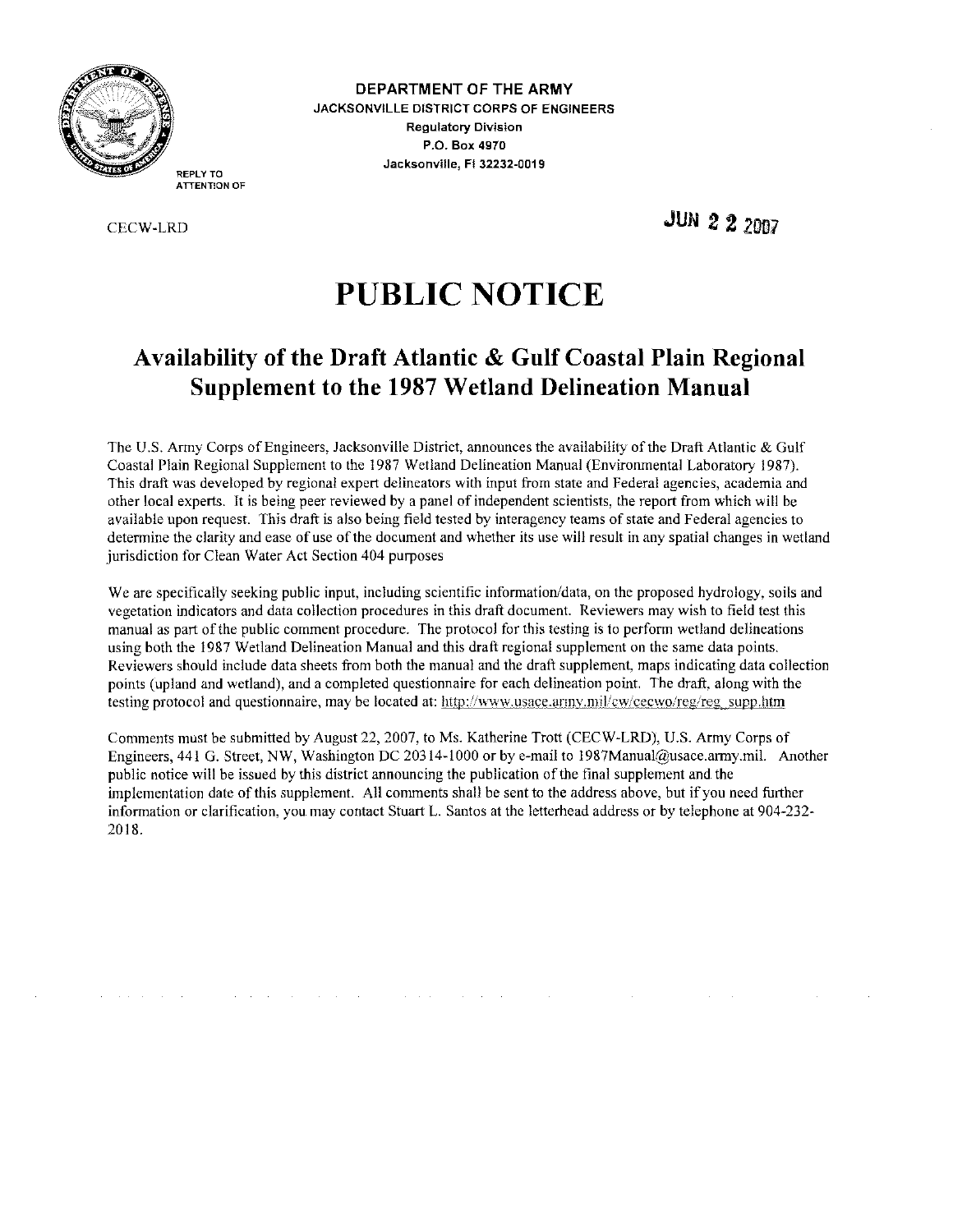### PARCEL NO. FOLIO/TAX I.D. NO. PROJECT NAME: Wekiva Parkway

#### MULTI-PARTY SETTLEMENT AGREEMENT

This MULTI-PARTY SETTLEMENT AGREEMENT ("Agreement") is made and entered into this 20th day of May, 2005, by and among WEKIVA RIVER MITIGATION BANK, L.L.C., a Florida limited liability company, whose address is P.O. Box 540285, Orlando, Florida 32854 ("Owner"), the DIVISION OF STATE OF LANDS as agent for the BOARD OF TRUSTEES OF THE INTERNAL IMPROVEMENT TRUST FUND OF THE STATE OF FLORIDA ("BOT"), the STATE OF FLORIDA DEPARTMENT OF TRANSPORTATION ("FDOT"), and ORLANDO-ORANGE COUNTY EXPRESSWAY AUTHORITY ("OOCEA") (BOT, FDOT and OOCEA are hereinafter sometimes individually hereafter referred to as an "Agency" and collectively referred to as the "Agencies"; Owner and the Agencies are sometimes collectively referred to as the "Parties).

### **RECITALS:**

The Wekiva Parkway and Protection Act, Sections 369.314-369.322, Florida Statutes (the "Act"), contemplates the acquisition of right-of-way for and development of the Wekiva Parkway, defined in the Act as a limited-access roadway linking State Road 429 to Interstate 4 and being an essential component in meeting regional transportation needs. FDOT and OOCEA are authorized under the Act to obtain right of way for the Wekiva Parkway. Pursuant to Section 369.317(6), Florida Statutes, OOCEA has been authorized to acquire certain lands described therein for right-of-way for the Wekiva Parkway and related roadway improvements and right of way, and further authorized to act as the third-party agent to acquire certain lands described therein on behalf of BOT, the Florida Department of Environmental Protection ("FDEP") and St. Johns River Water Management District ("SJRWMD") for the conservation and protection of resources within the Wekiva River Study area, which includes property owned by Owner located in Lake County, Florida, being more particularly described in Exhibit "A" attached hereto and incorporated herein by this reference (the "Property"). The Act also specifically allows the Property to be considered for a mitigation bank as defined in section 373,403(19), Florida Statutes. The Act further provides that the Agencies shall cooperate in the acquisition and funding of activities to accomplish the purpose and goals of the Act. Under the terms and conditions set forth below, the Agencies desire to obtain certain right-of-way and ponds for storm water retention ("right-of-way") and that a conservation easement be placed on the Property, and the owner desires to place a conservation easement on the Property, to operate a mitigation bank, which will require the grant of a conservation easement on the Property, and to grant certain right-of-way. This agreement for the grant of right-of-way has been reached in lieu of eminent domain proceedings.

NOW, THEREFORE, for and in consideration of mutual promises and covenants contained herein, the Parties hereby agree as follows: